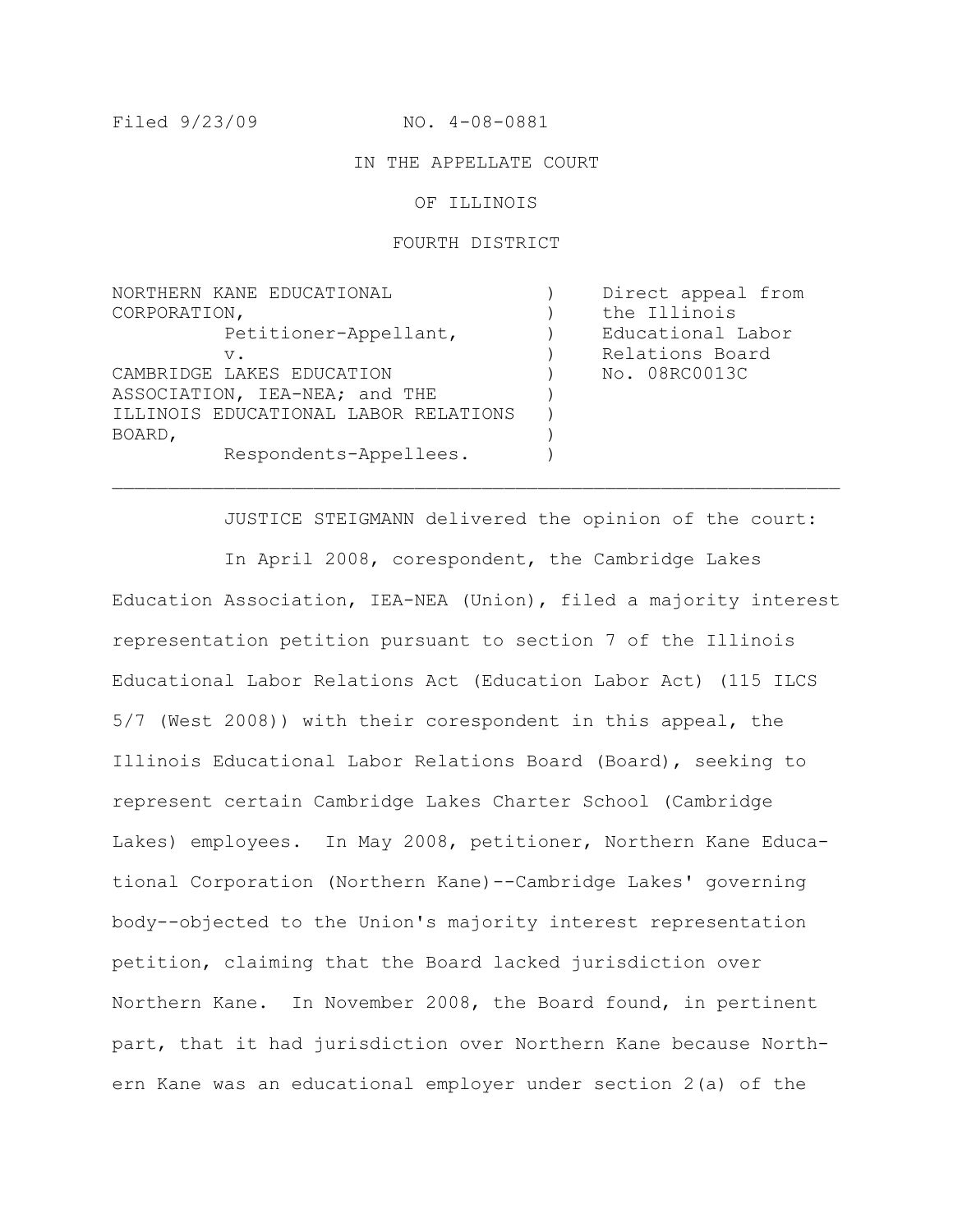Education Labor Act (115 ILCS  $5/2$  (a) (West  $2008$ )).

Northern Kane appeals, arguing that (1) the Education Labor Act does not apply to charter schools and (2) even if it did, Northern Kane is not an "educational employer" as that term is defined under the Education Labor Act. We agree that the Education Labor Act does not apply to charter schools and reverse the Board's decision.

### I. BACKGROUND

In April 2008, the Union filed a majority interest representation petition with the Board, seeking to represent certain Cambridge Lakes employees. In May 2008, Northern Kane, as Cambridge Lakes' governing body, objected to the Union's majority interest representation petition, arguing that the Board lacked jurisdiction over Northern Kane because (1) the Illinois Charter Schools Law (105 ILCS 5/27A-1 through 27A-13 (West 2008)) exempted Illinois charter schools--including Northern Kane--from "other [s]tate laws and regulations under the School Code" (105 ILCS 5/1 through 36 (West 2008)) and (2) even if charter schools were not exempt, Northern Kane was not an "educational employer" under section  $2(a)$  of the Education Labor Act (115 ILCS  $5/2(a)$ ) (West 2008)).

Section 27A-5(g) of the Charter Schools Law--the section that Northern Kane claims exempts charter schools from other state laws--states as follows:

 $- 2 -$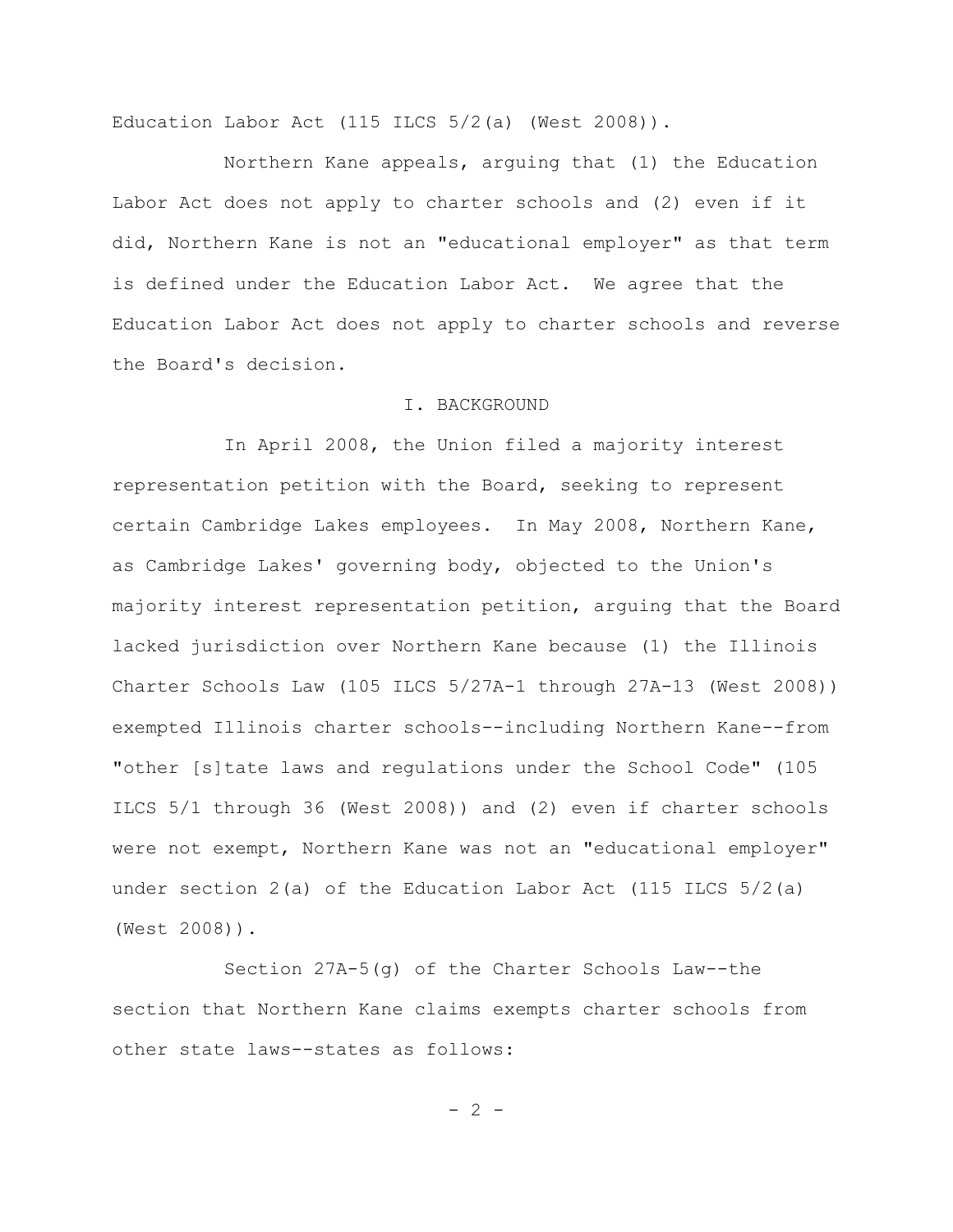"(g) A charter school shall comply with all provisions of this [a]rticle [(which is the article of the School Code dealing only with charter schools) and its charter. A charter school is exempt from all other [s]tate laws and regulations in the School Code [(105 ILCS 5/1 through 36) (West 2008))] governing public schools and local school board policies, except the following:

> (1) Sections 10-21.9 and 34-18.5 of the School Code [(105 ILCS 5/10-21.9, 34-18.5 (West 2008))] regarding criminal history records checks and checks of the Statewide Sex Offender Database of applications for employment;

(2) Sections 24-24 and 34-84A of the School Code [(105 ILCS 5/24-24, 34- 84A (West 2008))] regarding discipline of students;

(3) The Local Governmental and Governmental Employees Tort Immunity Act [(745 ILCS 10/1-101 through 1-210 (West 2008))];

(4) Section 108.75 of the General

- 3 -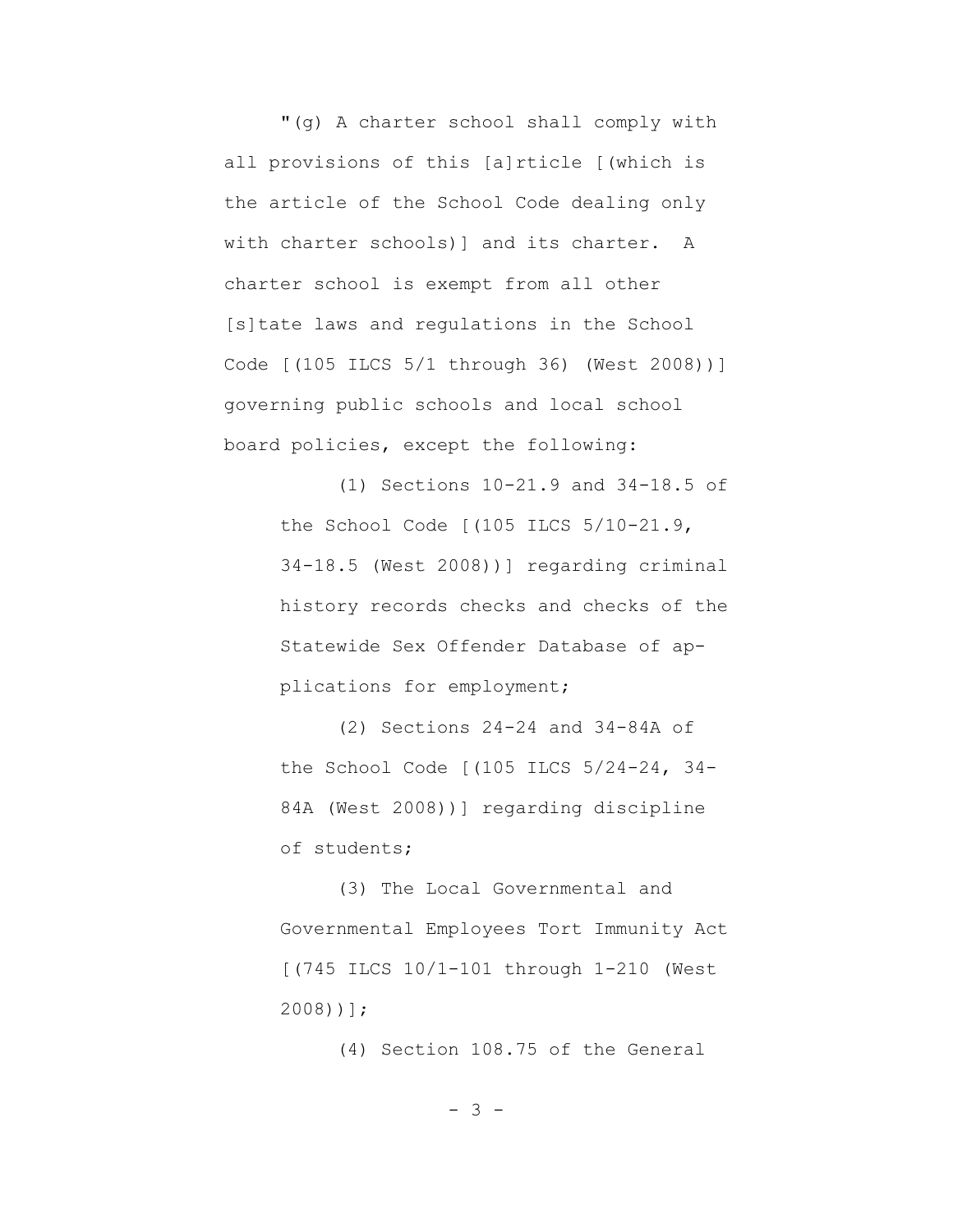Not For Profit Corporation Act of 1986 [(805 ILCS 105/108.75 (West 2008))] regarding indemnification of officers, directors, employees, and agents;

(5) The Abused and Neglected Child Reporting Act [(325 ILCS 5/1 through 11.7 (West 2008))];

(6) The Illinois School Student Records Act [(105 ILCS 10/1 through 10 (West 2008))]; and

(7) Section 10-17a of the School Code [(105 ILCS 5/10-17a (West 2008))] regarding school report cards." 105 ILCS 5/27A-5(g) (West 2008).

An "educational employer"--which Northern Kane claims it is not--is defined under the Education Labor Act as "the governing body of a public school district, combination of public school districts, including the governing body of joint agreements of any type formed by [two] or more school districts, public community college district or [s]tate college or university, and any [s]tate agency whose major function is providing educational services."

 $- 4 -$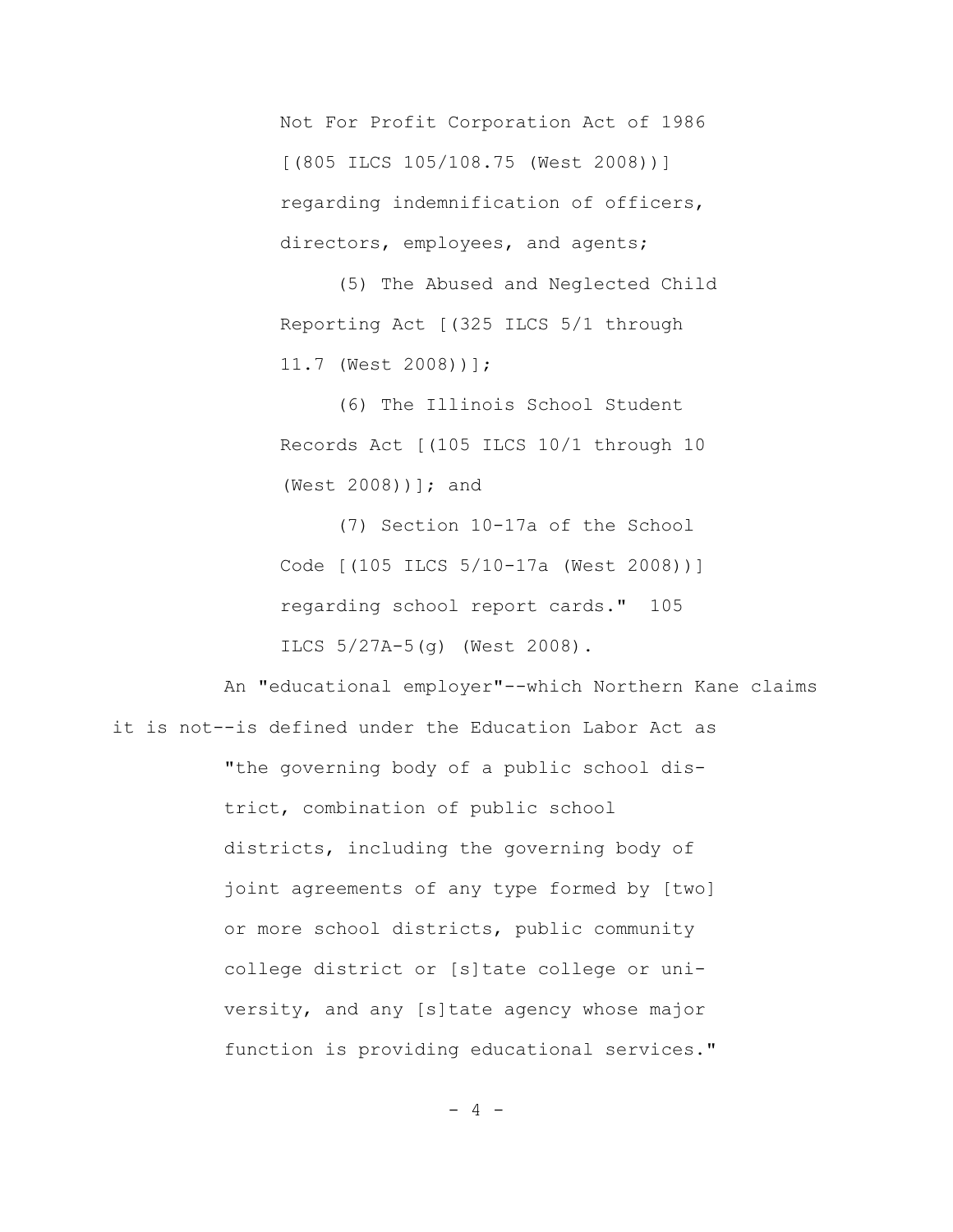115 ILCS 5/2(a) (West 2008).

In November 2008, after considering the Charter Schools Law and the Education Labor Act, the Board found, in pertinent part, that it had jurisdiction over Northern Kane because it was an educational employer under the Education Labor Act. In so finding, the Board implicitly concluded that Northern Kane was not exempt from "other [s]tate laws." As a result of the Board's decision, the Union became a certified bargaining unit, authorized to represent certain Cambridge Lakes employees.

This appeal followed.

# II. NORTHERN KANE'S CLAIM THAT CHARTER SCHOOLS ARE EXEMPT FROM THE EDUCATION LABOR ACT

Northern Kane argues that the Education Labor Act does not apply to charter schools and thus does not confer jurisdiction upon the Board over Northern Kane as the governing body of Cambridge Lakes. Specifically, Northern Kane contends that the plain language of section  $27A-5(q)$  (105 ILCS  $5/27A-5(q)$  (West 2008)) exempts charter schools from other state laws, which includes the Education Labor Act. The Union responds that (1) the Education Labor Act applies to charter schools and (2) Northern Kane is an educational employer as that term is defined under the Education Labor Act. We agree with Northern Kane that the Education Labor Act does not apply to charter schools.

A. The Standard of Review and Statutory Interpretation

The issue presented in this case is one of statutory

 $-5 -$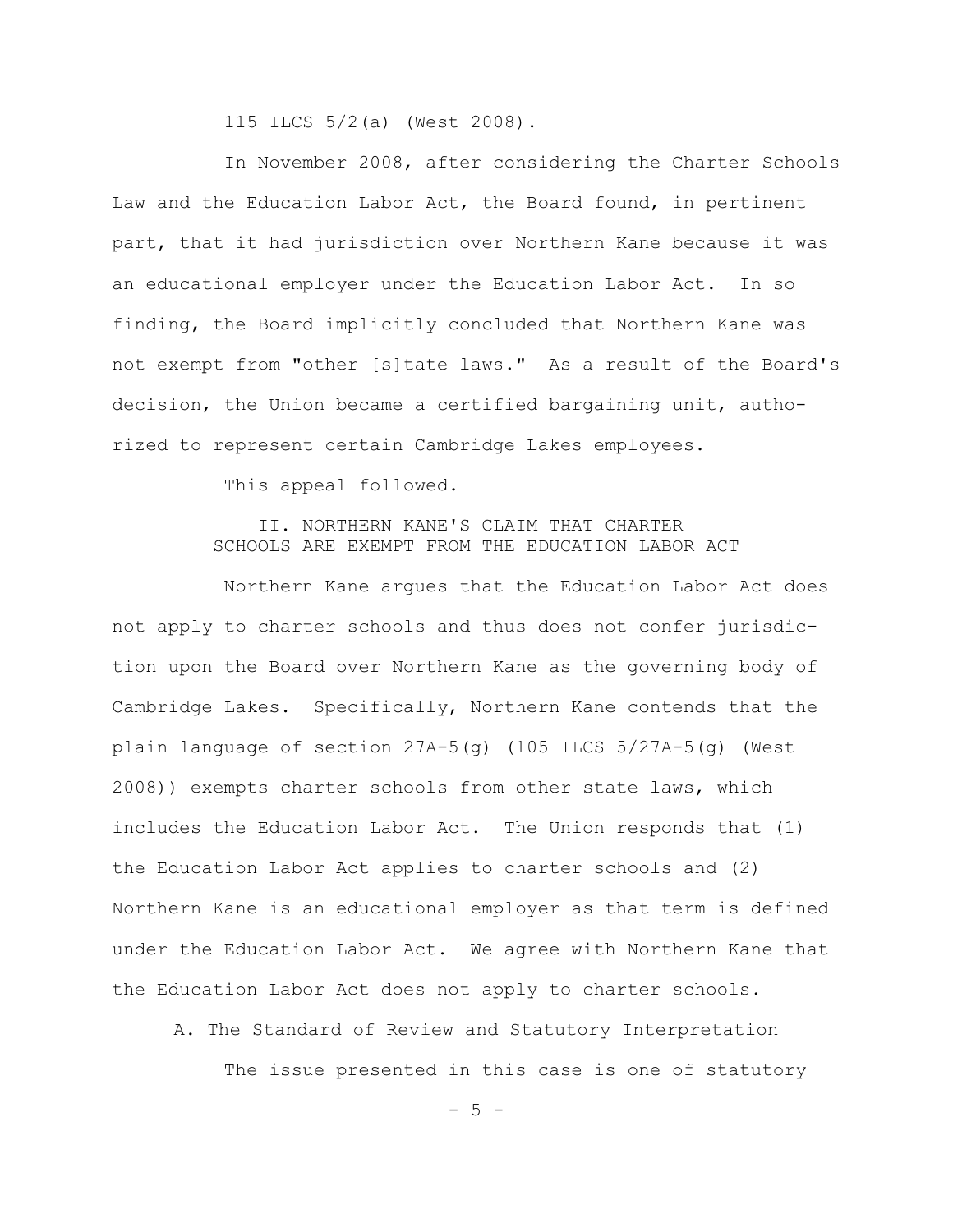interpretation--namely, whether section 27A-5(g) of the Charter Schools Law (105 ILCS 5/27A-5(g) (West 2008)) exempts charter schools from other state laws such as the Education Labor Act. As such, our review is de novo. Hadley v. Illinois Department of Corrections, 224 Ill. 2d 365, 370, 864 N.E.2d 162, 165 (2007).

"The cardinal rule of statutory construction, to which all other rules are subordinate, is to ascertain and give effect to the legislature's intent." People v. Hanna, 207 Ill. 2d 486, 497, 800 N.E.2d 1201, 1207 (2003). The most reliable indicator of such intent is the plain language of the statute. Michigan Avenue National Bank v. County of Cook, 191 Ill. 2d 493, 504, 732 N.E.2d 528, 535 (2000). This language should be given its "plain, ordinary [, ] and popularly understood meaning." Hanna, 207 Ill. 2d at 498, 800 N.E.2d at 1207. When the statutory language is clear, a reviewing court need not resort to extrinsic aids of construction, such as legislative history. Allstate Insurance Co. v. Menards, Inc., 202 Ill. 2d 586, 594, 782 N.E.2d 258, 263 (2002). Moreover, "[w]here a statute lists the things to which it refers, there is an inference that all omissions should be understood as exclusions, despite the lack of negative words of limitation." Burke v. 12 Rothschild's Liquor Mart, Inc., 148 Ill. 2d 429, 442, 593 N.E.2d 522, 527 (1992).

B. Section 27A-5(g) of the Charter Schools Law and This Case The plain language of section 27A-5(g) of the Charter

- 6 -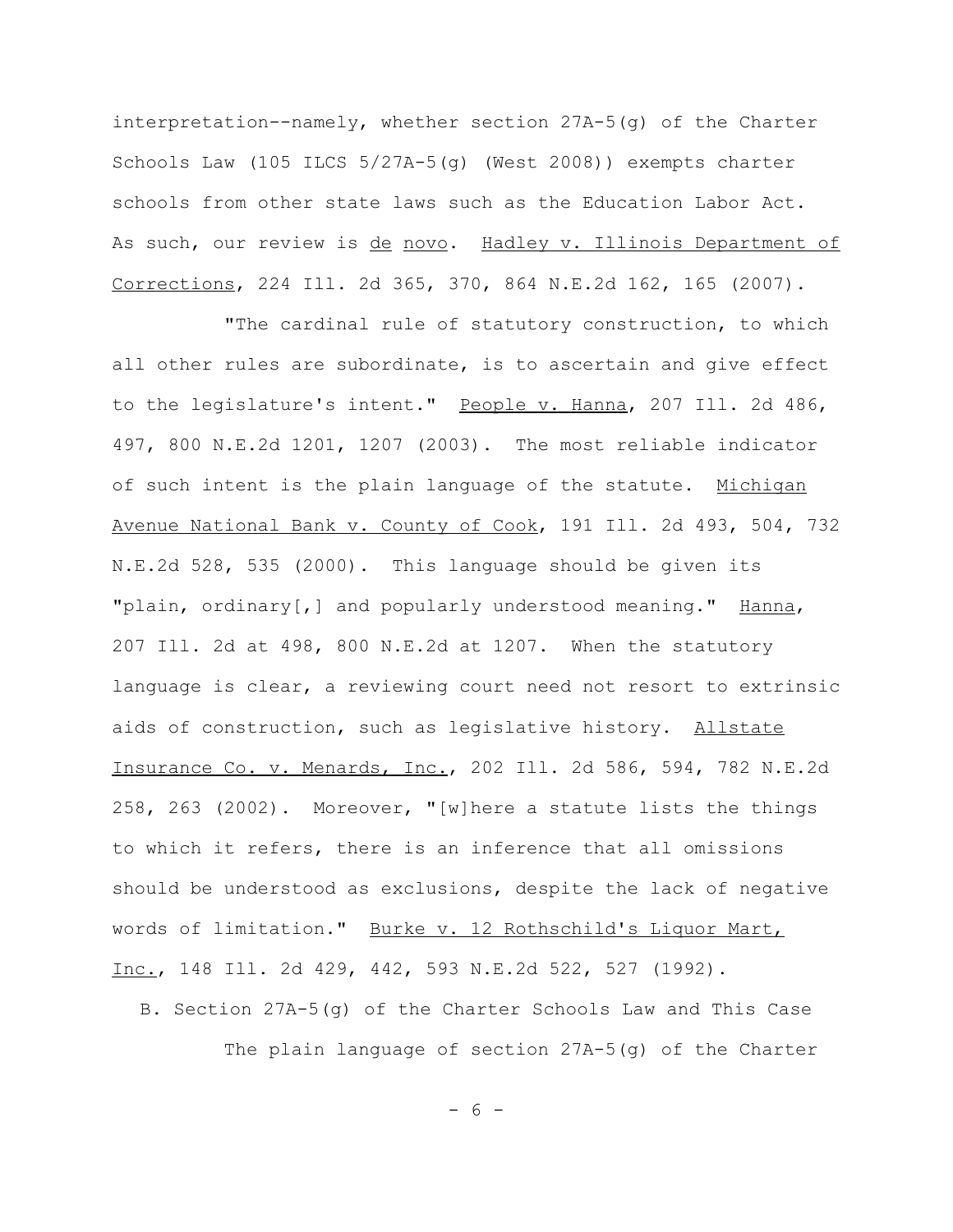Schools Law states, in pertinent part, that "[a] charter school is exempt from all other [s]tate laws and regulations in the School Code governing public schools and local school board policies," except for certain specified statutes. (Emphasis added.) 105 ILCS 5/27A-5(g) (West 2008). These seven specific exceptions--of which the Education Labor Act is not one--concern safety, administrative, and reporting requirements.

The plain language of section 27A-5(g) is clear. Charter schools are exempt from "all other [s]tate laws" with limited, specified exceptions, of which the Education Labor Act is not one. Thus, to conclude that charter schools are not exempt from the Education Labor Act would be to assume the legislature overlooked the Education Labor Act when it drafted the list of specific exceptions. We reject this assumption and conclude that the omission of the Education Labor Act from the list of specified exceptions is not somehow a legislative oversight.

We find support for this conclusion in three separate sections of the Charter Schools Law. First, the legislature specified certain laws that were to apply to charter schools in section 27A-5(c) (105 ILCS 5/27A-5(c) (West 2008)). Specifically, the legislature made clear that charter schools were to be subject to the Freedom of Information Act (FOIA) (5 ILCS 140/1 through 11 (West 2008)) and the Open Meetings Act (5 ILCS 120/1

- 7 -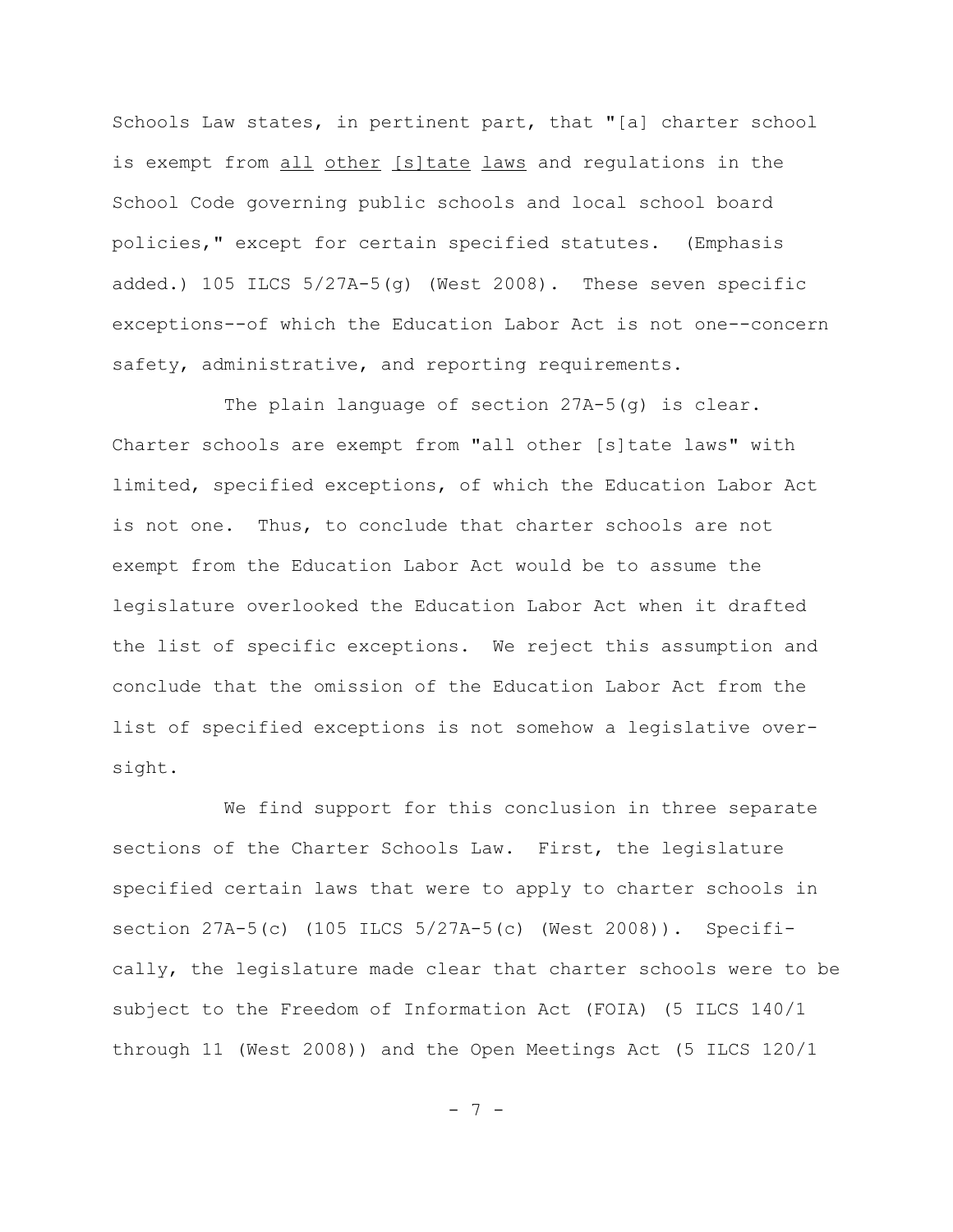through 7 (West 2008)). 105 ILCS 5/27A-5(c) (West 2008). Second, as previously stated, the legislature listed specific and extensive exceptions to the charter schools' exemption from other state laws in section  $27A-5(q)(1)$ . See 105 ILCS  $5/27A-5(q)(1)$ through (g)(7) (West 2008) (excluding the following from the blanket exemption provided to charter schools: (a) criminal history and sex offender background checks, (b) student discipline, (c) government tort immunity, (d) not-for-profit indemnification rules, (e) abused and neglected child reporting requirements, (f) student record care, and (g) report card standards). Third, the legislature specifically expressed the policy underlying the Charter Schools Law in section 27A-2(c), which was, in part, to create "more flexible ways of educating children" (105 ILCS 5/27A-2(c) (West 2008)).

Therefore, to conclude that the legislature did not intend charter schools to be excluded from the Education Labor Act, this court would have to, for example, first conclude that the legislature included acts such as the FOIA--an act infrequently used to obtain information from most public schools--but simply overlooked the Education Labor Act--an act that public school officials are familiar with and that has traditionally been, and was at the time the Charter Schools Law was enacted, the subject of much legislative discussion. Given the extensive list of exceptions and the policy expressed by the legislature,

 $- 8 -$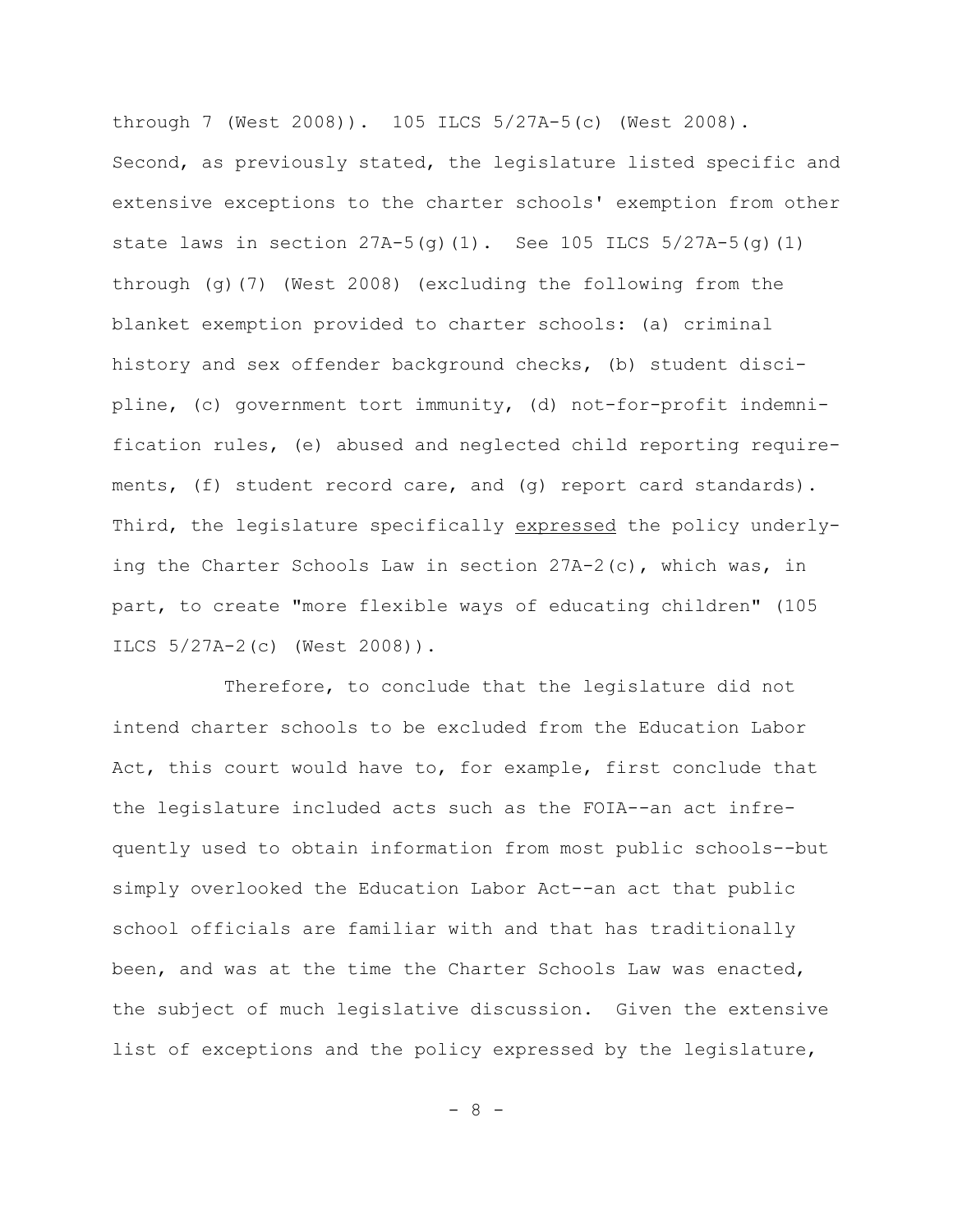we refuse to so conclude.

Nevertheless, and despite the plain language of the Charter Schools Law, the Union defends the Board's view that the Charter Schools Law does not exempt charter schools from the Education Labor Act. The Board explained its reasoning in this regard as follows:

> "Section 27A-5(g) states that '[a] charter school is exempt from all other [s]tate laws and regulations in the School Code governing public schools and local school board policies, except the following[,]' and it enumerates those [s]tate laws. The [Education Labor Act] is not one of those [s]tate laws. However, \*\*\* the [Education Labor Act] does not 'govern public schools and local school board policies.' Rather, the [Education Labor Act] governs relations between educational employers and their employees."

We reject this as too narrow an interpretation of the Charter Schools Law. The Board's decision indicates that it viewed the exemption as one encompassing only laws governing public school and local school board policies. The flaw in the Board's decision is that section 27A-5(g) exempts charter schools from two things: (1) "all other [s]tate laws" and (2) "regula-

- 9 -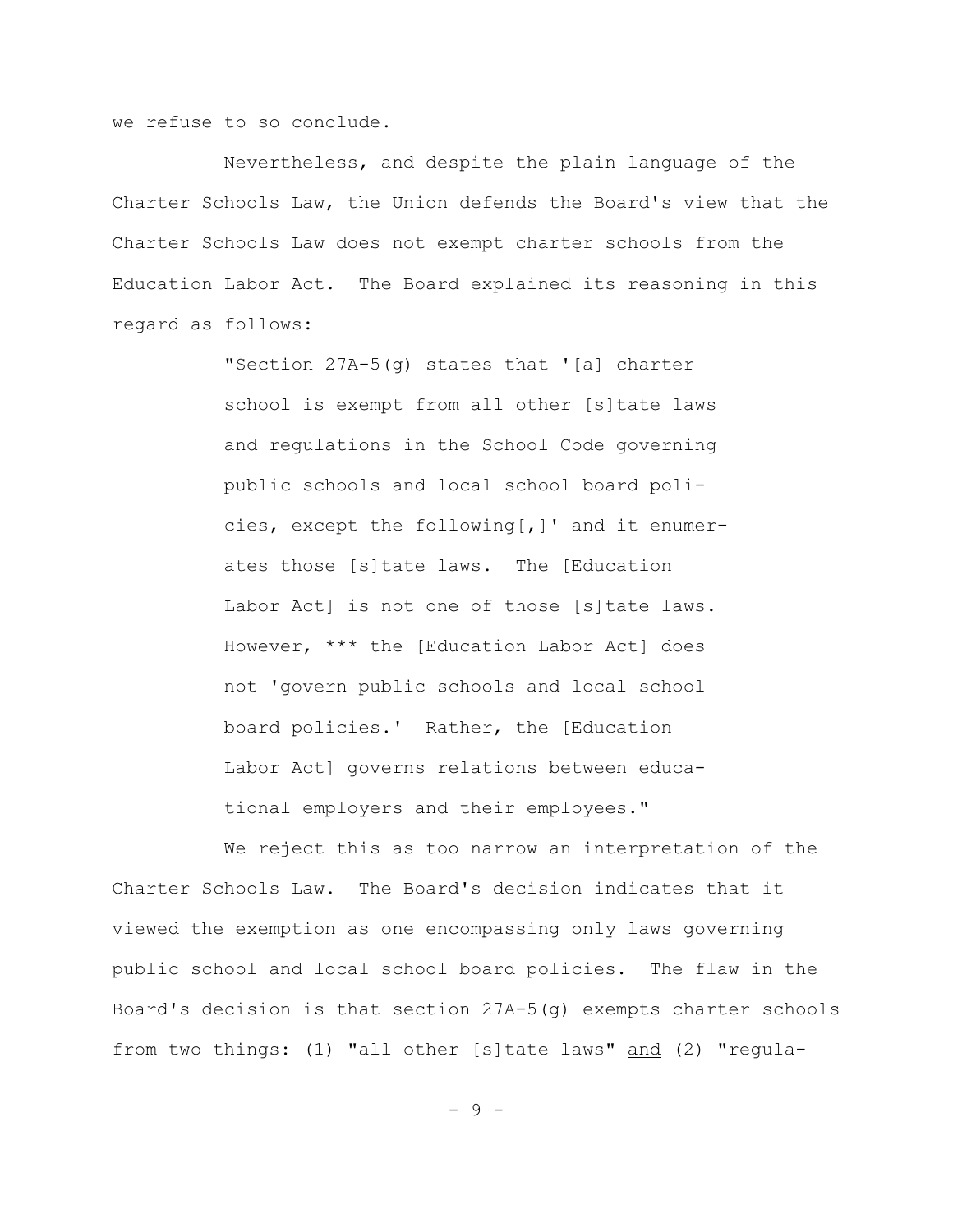tions in the School Code governing public schools and local school board policies." 105 ILCS 5/27A-5(g) (West 2008). This is demonstrated by the fact that the exceptions to the charter school's exemptions include state laws other than those involving the School Code, such as the Local Governmental and Governmental Employees Tort Immunity Act (745 ILCS 10/1-101 through 1-210 (West 2008)), the General Not For Profit Corporation Act of 1986 (805 ILCS 105/108.75 (West 2008)), the Abused and Neglected Child Reporting Act (325 ILCS 5/1 through 11.7 (West 2008)), and the Illinois School Student Records Act (105 ILCS 10/1 through 10 (West 2008)).

# C. The Parties' Policy Arguments

We note that Northern Kane, the Union, and amicus curiae argue at length the general policies for and against the creation of the Charter Schools Law to demonstrate that charter schools should or should not be covered by the Education Labor Act. However, our role is not to evaluate the underlying policy arguments for and against the Charter Schools Law in an effort to decide which argument is more persuasive. That is a task our system of government vests in the legislature. Our role is to ascertain and give effect to the policy determination the legislature has made.

We note that the Union relies heavily on one legislator's comments--that is, legislative history--to convince this

 $-10 -$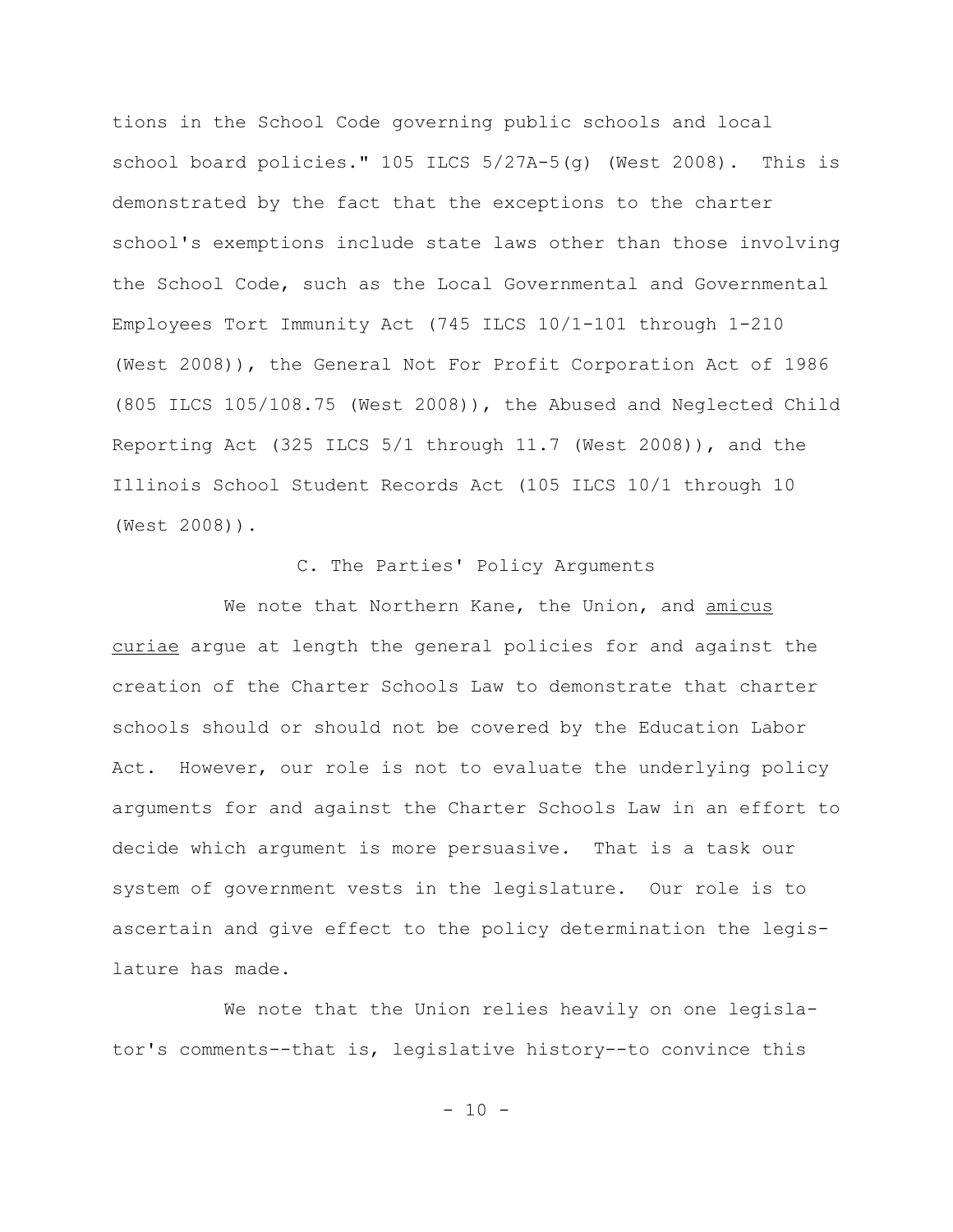court that the legislature's intent was not to exempt charter schools from the Education Labor Act even though the legislature chose not to include the Education Labor Act in its list of specific exceptions to section  $27A-5(q)$ . This case demonstrates the problem with using such an interpretive tool. Here, the members of the Illinois House of Representatives and Senate voted this bill into law, and when they did, they were voting on the written bill before them, not on what one legislator might have thought the bill meant. Indeed, because that legislator was a member of the Illinois House of Representatives, we have no reason to believe that any member of the Illinois Senate would ever have even heard of the views the legislator expressed in the House. The fact that one legislator expressed her views implies, at best, only that she held those views.

Accordingly, we conclude that the plain language of section 27A-5(g) exempts charter schools from the Education Labor Act. Therefore, we further conclude that the Board did not have jurisdiction over Northern Kane. Given that we conclude that the Education Labor Act does not apply to charter schools, we need not address whether Northern Kane is an "educational employer" under the Education Labor Act.

In closing, we note that following oral arguments in this case, the Board filed a motion for leave to cite additional authority, which this court took with the case and now grants.

 $- 11 -$